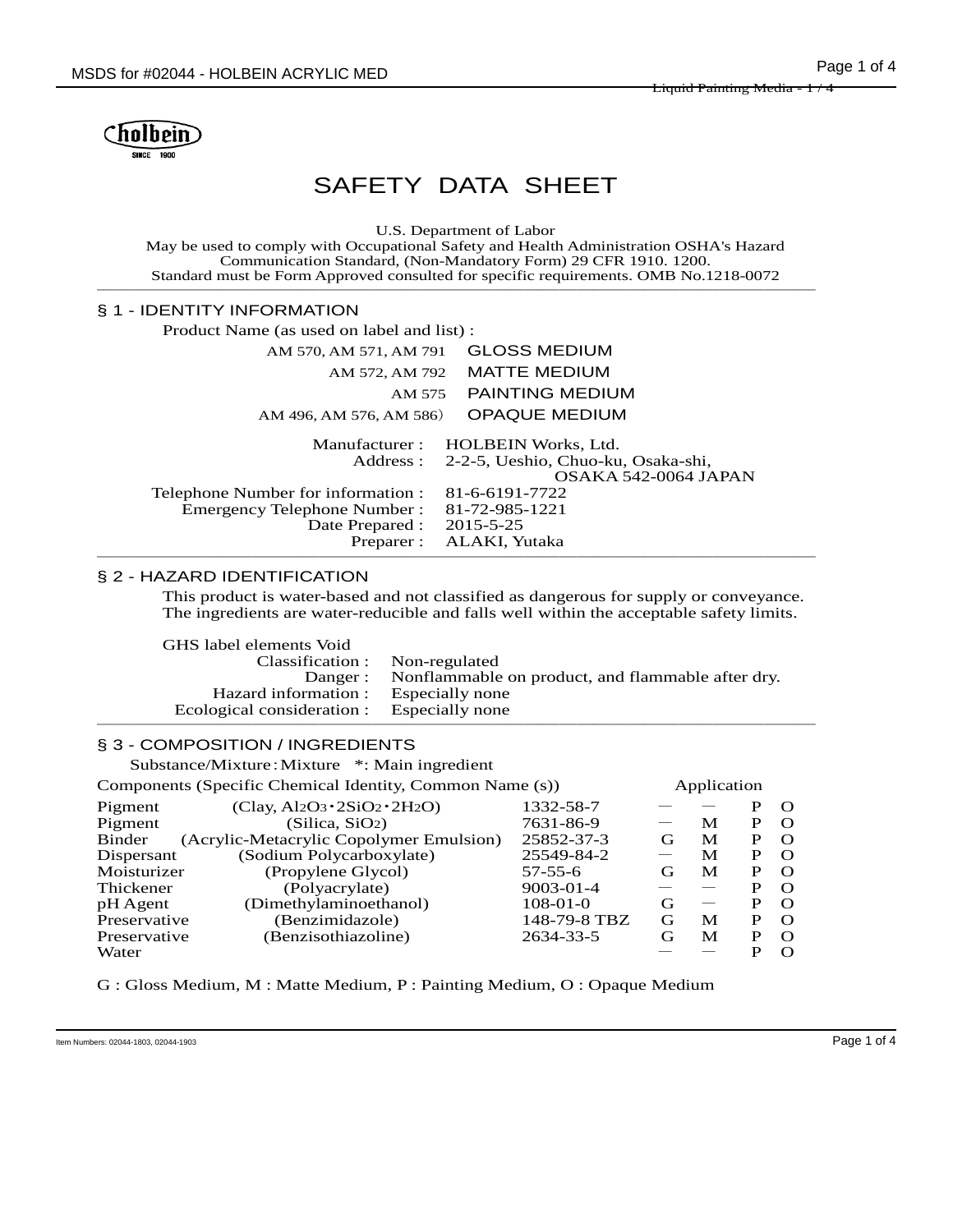| § 4 - FIRST AID MEASURES                                                                                                                                              |                                                                                                                                                                    |                                                                                                                                          |                                                       |                      |                                                       |
|-----------------------------------------------------------------------------------------------------------------------------------------------------------------------|--------------------------------------------------------------------------------------------------------------------------------------------------------------------|------------------------------------------------------------------------------------------------------------------------------------------|-------------------------------------------------------|----------------------|-------------------------------------------------------|
| Eyes :                                                                                                                                                                |                                                                                                                                                                    | In case of eye contact, rinse with plenty of water and if necessary                                                                      |                                                       |                      |                                                       |
| Ingestion:                                                                                                                                                            |                                                                                                                                                                    | consult an eye specialist.<br>In case of swallowing, drink plenty of water. Induce vomiting.<br>If you feel unwell, seek medical advice. |                                                       |                      |                                                       |
| Skin Contact:                                                                                                                                                         |                                                                                                                                                                    | Upon skin contact, wash with plenty of water, soap or other non-                                                                         |                                                       |                      |                                                       |
| Inhalation:                                                                                                                                                           | irritating cleansing agents.<br>Upon inhalation of aerosol/vapor, take the person to fresh air<br>If there is difficulty in breathing, medical advice is required. |                                                                                                                                          |                                                       |                      |                                                       |
| § 5 - FIRE AND EXPLOSION HAZARD DATA                                                                                                                                  |                                                                                                                                                                    |                                                                                                                                          |                                                       |                      |                                                       |
| Not combustible unless dried up<br>Flammability:<br>Not below 100 °C<br>Flash Point, Ignition Point :<br>Formation of carbon dioxide and oxides of metal according to |                                                                                                                                                                    |                                                                                                                                          |                                                       |                      |                                                       |
| <b>Combustion Products:</b>                                                                                                                                           |                                                                                                                                                                    | pigment.                                                                                                                                 |                                                       |                      |                                                       |
| Precaution for Firefighters :                                                                                                                                         |                                                                                                                                                                    | Do not inhale combustion gases.                                                                                                          |                                                       |                      |                                                       |
| <b>Extinguishing Media:</b><br>Unusual Fire and Explosion Hazards:                                                                                                    |                                                                                                                                                                    | Water (Foam, Dry powder and Carbon dioxide, if necessary)                                                                                |                                                       |                      | Material will not support combustion unless the water |
|                                                                                                                                                                       |                                                                                                                                                                    | has evaporated.                                                                                                                          |                                                       |                      |                                                       |
| § 6 - ACCIDENTAL RELEASE MEASURES                                                                                                                                     |                                                                                                                                                                    |                                                                                                                                          |                                                       |                      |                                                       |
| <b>Accidental Release Measures:</b>                                                                                                                                   |                                                                                                                                                                    | Wipe off.                                                                                                                                |                                                       |                      |                                                       |
| <b>Environmental Precautions:</b>                                                                                                                                     |                                                                                                                                                                    | Prevent spills from entering storm sewers or drains and contact<br>with soil.                                                            |                                                       |                      |                                                       |
| § 7 - HANDLING AND STORAGE                                                                                                                                            |                                                                                                                                                                    |                                                                                                                                          |                                                       |                      |                                                       |
| Precautions for Storing:<br>Keep from freezing.                                                                                                                       |                                                                                                                                                                    |                                                                                                                                          |                                                       |                      |                                                       |
| § 8 - EXPOSURE CONTROLS / PERSONAL PROTECTION                                                                                                                         |                                                                                                                                                                    |                                                                                                                                          |                                                       |                      |                                                       |
| Avoid invasion to the eyes or body. Avoid prolonged or repeated contact with skin.<br>Wash mouth or hands well after use.                                             |                                                                                                                                                                    |                                                                                                                                          | Avoid inhaling aerosols.                              |                      |                                                       |
| § 9 - PHYSICAL / CHEMICAL CHARACTERISTICS                                                                                                                             |                                                                                                                                                                    |                                                                                                                                          |                                                       |                      |                                                       |
|                                                                                                                                                                       |                                                                                                                                                                    | Gloss<br>Medium                                                                                                                          | Matte<br>Medium                                       | Painting<br>Medium   | Opaque<br>Medium                                      |
|                                                                                                                                                                       | Appearance:                                                                                                                                                        | Milk-white liquid                                                                                                                        |                                                       | White viscous liquid |                                                       |
| Specific Gravity ( $H2O = 1$ ):                                                                                                                                       | Odor:                                                                                                                                                              | 1.05                                                                                                                                     | Faint acrylic odor<br>1.08                            | 1.0                  | 1.31                                                  |
|                                                                                                                                                                       | <b>Boiling Point:</b>                                                                                                                                              | Approx. $100^{\circ}$ C                                                                                                                  |                                                       |                      |                                                       |
| Vapor Density ( $Air = 1$ ) :<br>Vapor Pressure (Butyl Acetate $= 1$ ):                                                                                               |                                                                                                                                                                    | simile. Water                                                                                                                            |                                                       |                      |                                                       |
|                                                                                                                                                                       | pH:<br>Solubility in Water:                                                                                                                                        | $7 \sim 8$<br>Can be diluted.                                                                                                            | Not so, after dried.                                  |                      |                                                       |
| § 10 - HAZARD INFORMATION AND STABILITY                                                                                                                               |                                                                                                                                                                    |                                                                                                                                          |                                                       |                      |                                                       |
|                                                                                                                                                                       | <b>Physical Dangers:</b>                                                                                                                                           |                                                                                                                                          | Nonflammable on product.                              |                      |                                                       |
|                                                                                                                                                                       | Stability:                                                                                                                                                         | None                                                                                                                                     | Stable under normal state                             |                      |                                                       |
|                                                                                                                                                                       | Reactivity:<br>Byproducts:                                                                                                                                         |                                                                                                                                          | Carbon dioxide, silicon dioxide (original ingredient) |                      |                                                       |

──────────────────────────────────────────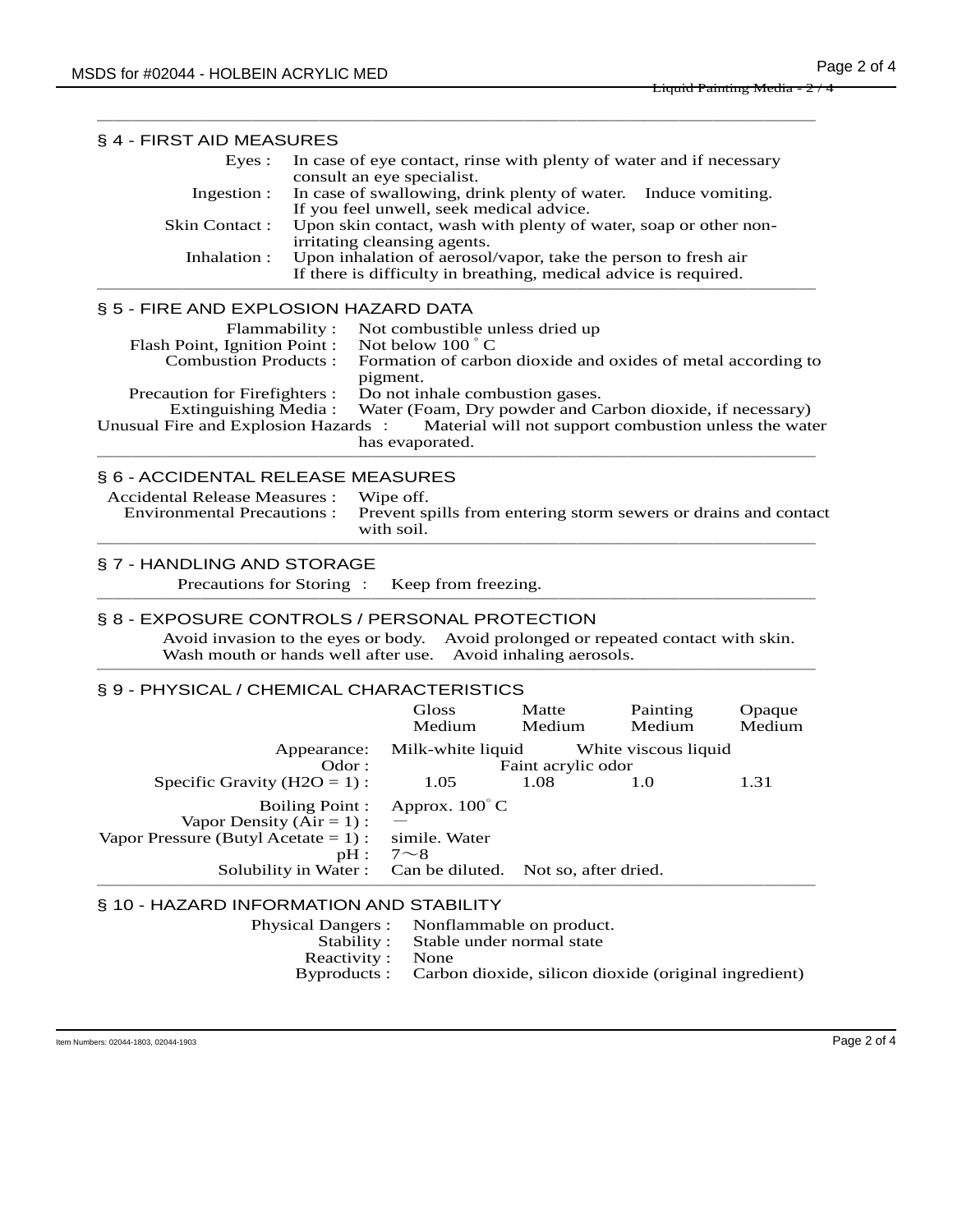Liquid Painting Media - 3 / 4

No thermal decomposition when stored and handled correctly.

Incompatibility (Materials to Avoid) : None ────<del>─</del>

## § 11 - TOXICOLOGICAL INFORMATION

| <b>STEP TOAIGOLOGICAL INFORMATION</b>                 |                                                                                                                                                              |  |  |
|-------------------------------------------------------|--------------------------------------------------------------------------------------------------------------------------------------------------------------|--|--|
| Primary Routes of Entry:<br>Oral Toxicity:            | Dermal, eye contact, inhalation, swallowing<br>The products may flocculate by gastric acid.<br>Toxicity of<br>this media itself is not confirmed.            |  |  |
| Eye irritation :<br>Skin irritation:                  | Irritant, but not damage the organization<br>Irritant by repeated or prolonged contact, and may cause<br>inflammation.                                       |  |  |
| <b>Inhalation Toxicity:</b>                           | May stimulate eyes and respiratory organs with their vapor<br>or mists under highly concentrated state. The toxic act of<br>these products is not confirmed. |  |  |
|                                                       | Carcinogenicity, Sensitization, Mutagenicity, Teratogenicity, Reproductive Toxicity:<br>No data available on products.                                       |  |  |
| Individual Information:                               | See the table of Appendix.                                                                                                                                   |  |  |
| § 12 - ECOLOGICAL INFORMATION                         |                                                                                                                                                              |  |  |
| Fish Toxicity:                                        | It is pointed that acrylic polymer emulsion may obstruct the<br>breathing of fishes, if excess products pours.                                               |  |  |
| § 13 - DISPOSAL CONSIDERATIONS                        |                                                                                                                                                              |  |  |
| Disposal Considerations:                              | Dispose in accordance with national and/or local<br>regulations.<br>Avoid entry into the sewage system (danger of clogging).                                 |  |  |
| § 14 - TRANSPORT INFORMATION                          |                                                                                                                                                              |  |  |
| Precautions for Transport:<br>UN Class:<br>UN Number: | None, especially<br>N/A<br>N/A                                                                                                                               |  |  |
| § 15 - REGULATORY INFORMATION                         |                                                                                                                                                              |  |  |
| Danger Class:<br>Fire Service Law:                    | N/A<br>(Not flammable liquid)<br>N/A                                                                                                                         |  |  |
| Industrial Safety and Health Law:                     | N/A                                                                                                                                                          |  |  |
| Pollutant Release and Transfer Register:              | N/A                                                                                                                                                          |  |  |
|                                                       | Conforms to ACMI, Art & Creative Materials Institute, under ASTM D 4236.                                                                                     |  |  |
| § 16 - OTHER INFORMATION                              |                                                                                                                                                              |  |  |

Notice: All information contained herein is for references and guidance for normal use, and not for all conceivable conditions of handling and use. The responsibility for irregular use belongs to user individuals. All information are under our knowledge of today, and not secure the perfection. All information may change according to circumstances. ──────────────────────────────────────────